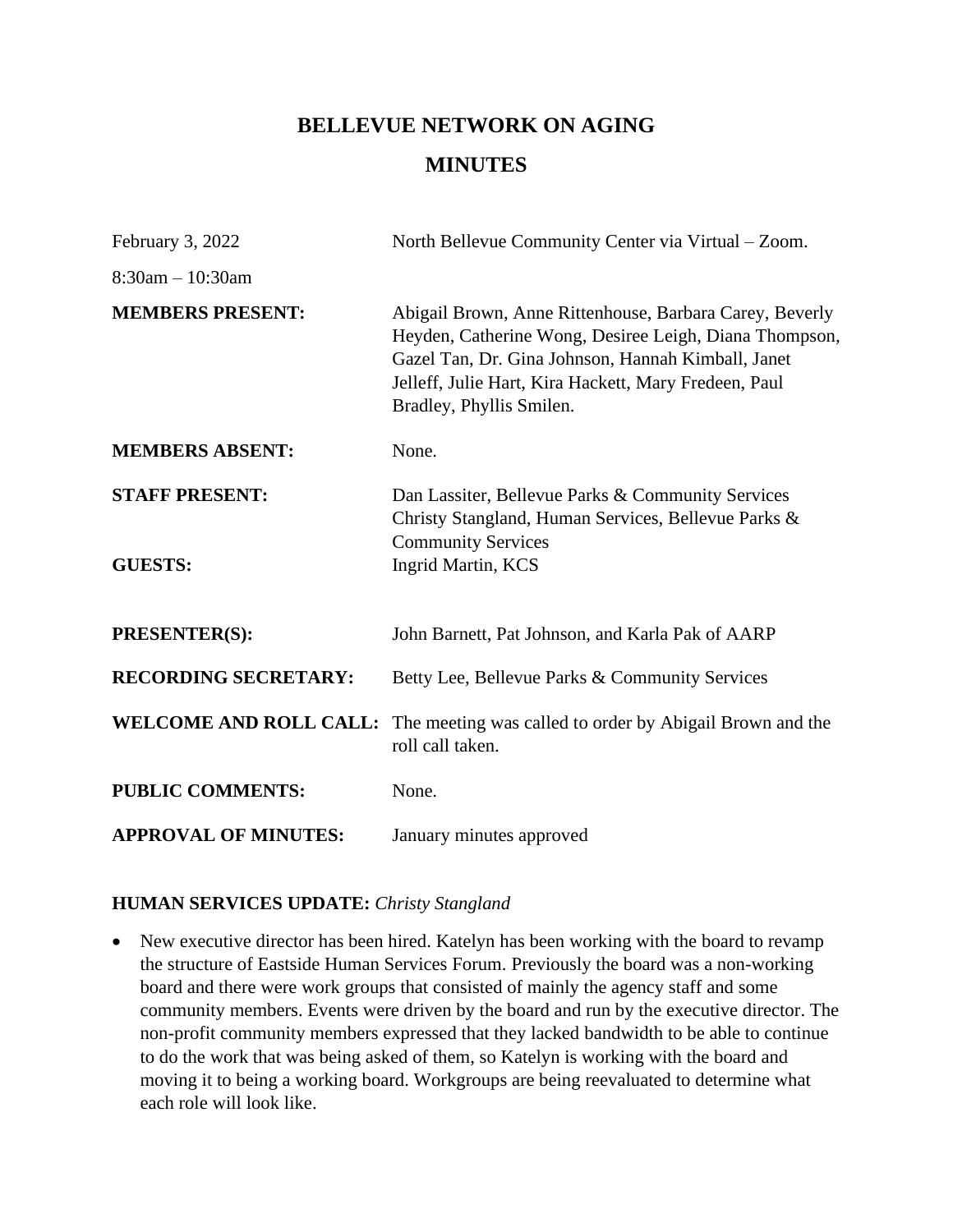- Question for Christy regarding how the homeless is going to be counted and what matrix is going to be used for the funds that will be dispersed and grants given out. Christy doesn't have an answer at this time but every other year, the King County Homes One Night Count is required, and it wasn't done last year and will be required this year. A counting system is yet to be determined for this year, however, it may not be an accurate reflection of what we used to have.
- Human Services is still in the process of filling the manager position. First round of interviews was completed and they're hopeful for a good candidate. Two other Human Services Team members are leaving soon. There's also an opening on the Human Services Commission which meets  $1<sup>st</sup>$  and  $3<sup>rd</sup>$  Tuesday of the month 6pm to 8pm. This year the Human Services application will be released on March  $14<sup>th</sup>$  and will be due on April  $28<sup>th</sup>$ 4pm.

**COMMITTEE REPORTS:** *Members were asked to read the following committee report notes before the meeting for discussion:* 

## **ADVOCACY COMMITTEE MINUTES:**

- Diana reviewed state agenda items. 2 votes against item 3 in Kirkland Senior Council; religious objections to death with dignity. The item will move forward with majority vote (12 in favor).
- Diana met with federal legislators regarding coverage for hearing aids, dental care and vision, discussion on improving wages for home care workers, housing supports to increase access to affordable housing for seniors with disabilities, active advocacy to help improve Medicare for seniors, and budget amounts/caps/penalties for excess costs. WA state legislation cap on price for insulin expires at 2 years, must renew \$100/month insulin max bill. Federal Bill passed House, which would allow Medicare to do some bargaining for prescription drug costs.
- Washington Care Act requires Mandatory 0.58% of wages for LTC coverage (\$36,500 is maximum amount will receive. Bill penalizes pending retirees). There has been a call to hold up collecting funds from workers and study the issue further. Abigail has not seen details on delay of program. One concern was allowance of time to procure private plans. Kathy (KSC) expressed concerns about disparity for lower income earners. Diana raised questions about the LTC program, especially the limited payout and barriers to access funds/qualify (must need assistance with 3 ADLs). June (KSC) posed questions about waiting periods. Diana suggests leaving it off our agenda. Abigail will send website link for proposed WA LTC program. If a private plan was purchased one needed to opt out by November 1st. Kathy (KSC) proposed advocacy committee defer this item for now.
- Helping Old Friends Club (OFC) a non-profit franchise option gets increased funding as they work with people living with dementia, a project that BNOA deems important for Bellevue residents and needs advocated. Diana recommends that OFC founder (Karen) reach out for state and other funding and partner with DAC (Dementia Action Collaborative) Dan states Bellevue Community Center does not currently have space for day use rental and funding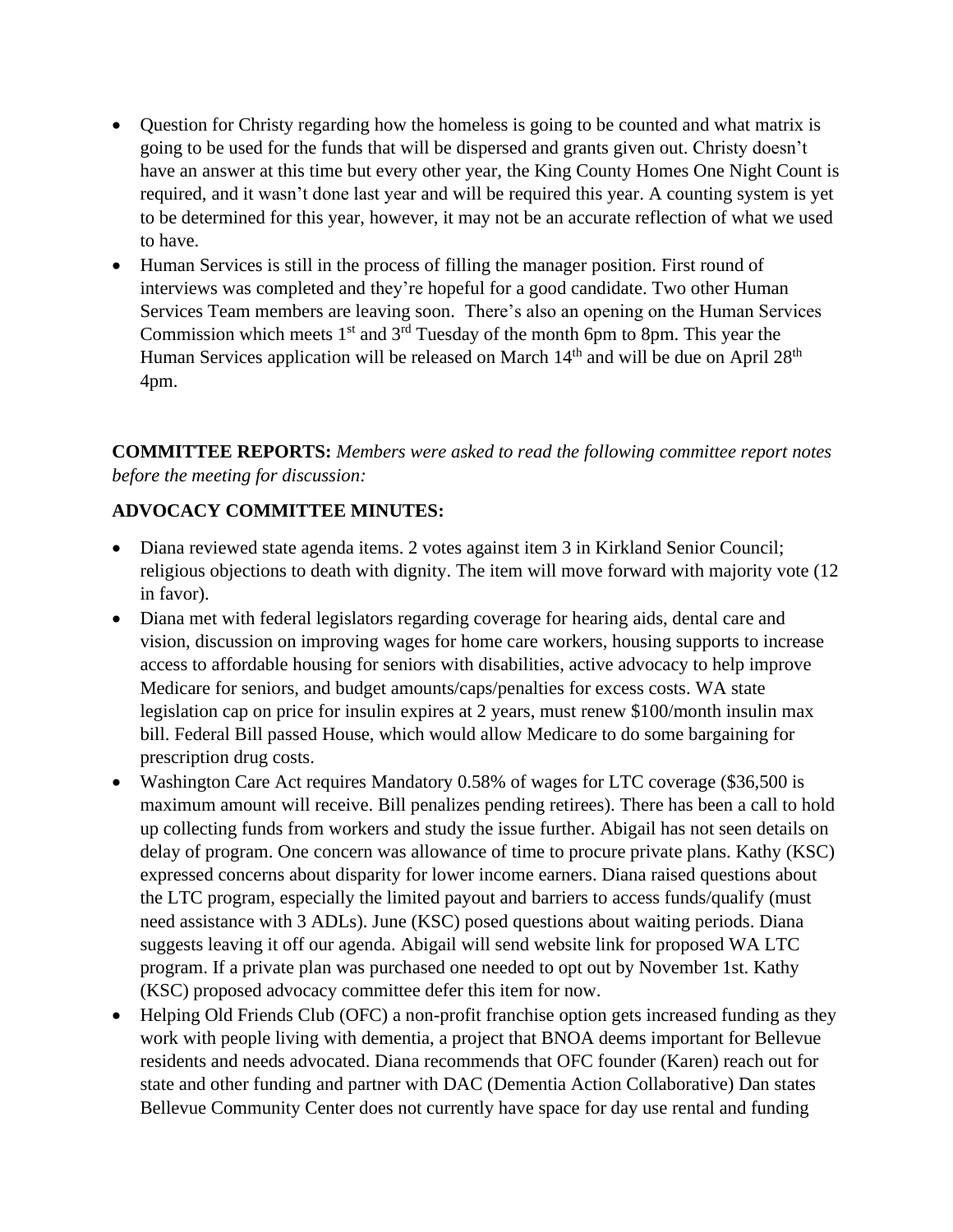would be required. Abigail mentioned liability challenges with facilities as a barrier to private business partnerships. Funds allow program setup and training. Barbara suggests the OFC founder as a guest speaker to present business plan and fundraising goals at future BNOA/KSC meeting and with city economic development personnel. Abigail will write letter to Kathy McCall. Kira encourages OFC to develop a "good story" and emphasize nonprofit status to encourage donations, consider changing term "franchise" to "charter."

- ❖ Abigail and Diana are meeting with Senator Kuderer on Monday 2/7 or Thursday with the assistant. Please let them know if you'd like to join the meeting.
- ❖ Medical marijuana has a 37% excise tax in WA State. There's a new bill that's passed the senate and it's in the house that states that if a patient is prescribed medical marijuana through a physician, they will be exempt from paying the excise tax.
- ❖ Desiree also stated that she is scheduled for a virtual meeting with Representative Senn on February 9<sup>th</sup> and with Alex Hamasaki, a legislative assistant in Rep My-Linh office on Feb  $10<sup>th</sup>$

## **OUTREACH & EDUCATION COMMITTEE MINUTES:**

- Discussed creation and distribution of a caregiver support guide. It's time to review/update/order 2022 resource and outreach materials. Reliable information regarding obtaining in-home support is crucial -- DO NOT Google search or go to Craig's List in an attempt to hire qualified help, this is a very dangerous practice, it's essential that you use only established and vetted professionals.
- There is an abundance of information and resources regarding in-home health care and caregiver support. Is it in a form that's easily accessed? Will our eventual distillation of that info make a difference? Isn't that what 211 is all about? Kirkland Senior Council is in the middle of updating its senior resource guide, and a suggestion made to wait and look at that resource list. A couple of websites were suggested for review: **[https://www.agingKingCounty.org/help-information/caregiversupport](https://www.agingkingcounty.org/help-information/caregiversupport) [https://www.communitylivingconnections.org](https://www.communitylivingconnections.org/)**
- Would a single-page flyer be best, perhaps as an insert in Neighborhood News? or could/should we act as a "watchdog" of local senior care services to ensure they're performing services as promised? What do you actually get when you call 211? How are seniors who call 911 for non-emergency issues handled, routed, resolved? The group decided to have several members call 211 to see what information they give out.
- ❖ Mark Heilman will add the caregiver's resource insert in the Neighborhood News once it's approved.
- ❖ Diana wrote an article in the Neighborhood News regarding availability of legal services.
- ❖ BNOA resources at NBCC has been sorted, thank you for all those who contributed.
- ❖ Hearing loss brochure regarding purchasing hearing aids needs to be updated, Diana will look into this.

## **HOUSING AND TRANSPORTATION MINUTES:**

## **Agenda**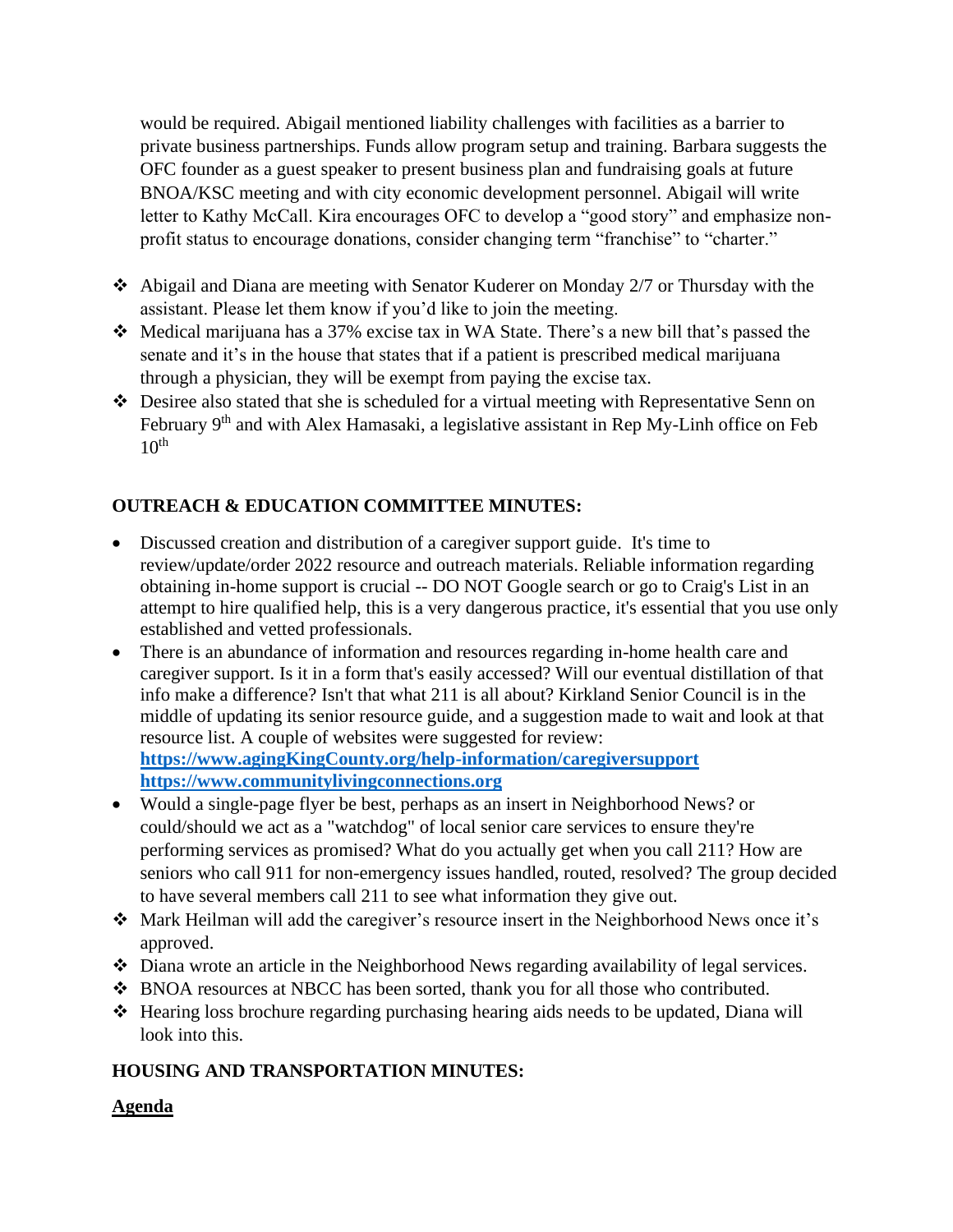Elevator Speech Digital Equity Transportation Transportation Matrix update ARCH work on affordable housing

#### **Universal Design**

Kirkland has an on-line video to show what is being done in Kirkland. It focuses on what is being done from different person's living situation. It can be seen by going to Kirkland Parks Web site.

The February main BNOA will host an AARP representative talking on how to make updates to a house without universal design.

The group would like to know what is current in Bellevue and Dan will be seeking the new planner that has replaced Janet Lewine.

It was noted that the Advocacy Committee has decided not to work on the universal design issue. Member Anne Rittenhouse indicated she would contact COB home-help staff and write an article on universal design importance.

#### **Housing**

Several Kirkland members will be attending an official opening of affordable housing in Kirkland (Morning Star) and will ask some deep affordable questions and report next month. Ten of the 152 units are supposed to be affordable.

The group is questioning 80% of AMI as an affordable marker and if that really applies to many older adults in Bellevue and Kirkland. A conversation ensued around people giving King County Housing Authority money to represent lower income individuals. The group was reminded that King County Housing Authority is not "non-profit" and not part of the government.

#### **Transportation**

It was reported that LIFT is now providing free rides to seniors for specific reasons. Some of the group will be testing these free rides.

Gazel indicated that the transportation matrix needed updated, and she would be sending it out to everyone. Everyone is to review and give feedback at the next meeting.

- ❖ Phyllis and Sound Generations Grant work Working on getting Hyde shuttles around the city. So far, the project has divided needs to 5 categories. Phyllis is working on grocery ride and preventing social isolation through transportation. Most older adults do not want to give up driving, but it is necessary at some point due to sight/hearing loss or other deficiencies. Many communities have tried the community van approach but have failed – why is this? Some things to consider route, timing, safety issues, needs assessment and target audience, etc. Process is going slow, and Phyllis has had some frustrations, but she highly values the importance of transportation and will keep attending and report back to BNOA.
- ❖ Christy commented that the City of Bellevue is updating the comprehensive plan this year which is updated every 8 years with periodic updates every 3 years. Committees will meet monthly, and Christy has proposed someone from BNOA is on the City of Bellevue Housing and Transportation Committee. She feels that this is a more impactful ways to make sure it ends up on the City of Bellevue Comprehensive Plan which then connects to our council priorities. Please talk to Dan if you're interested so we can determine the best person to represent the BNOA on this committee.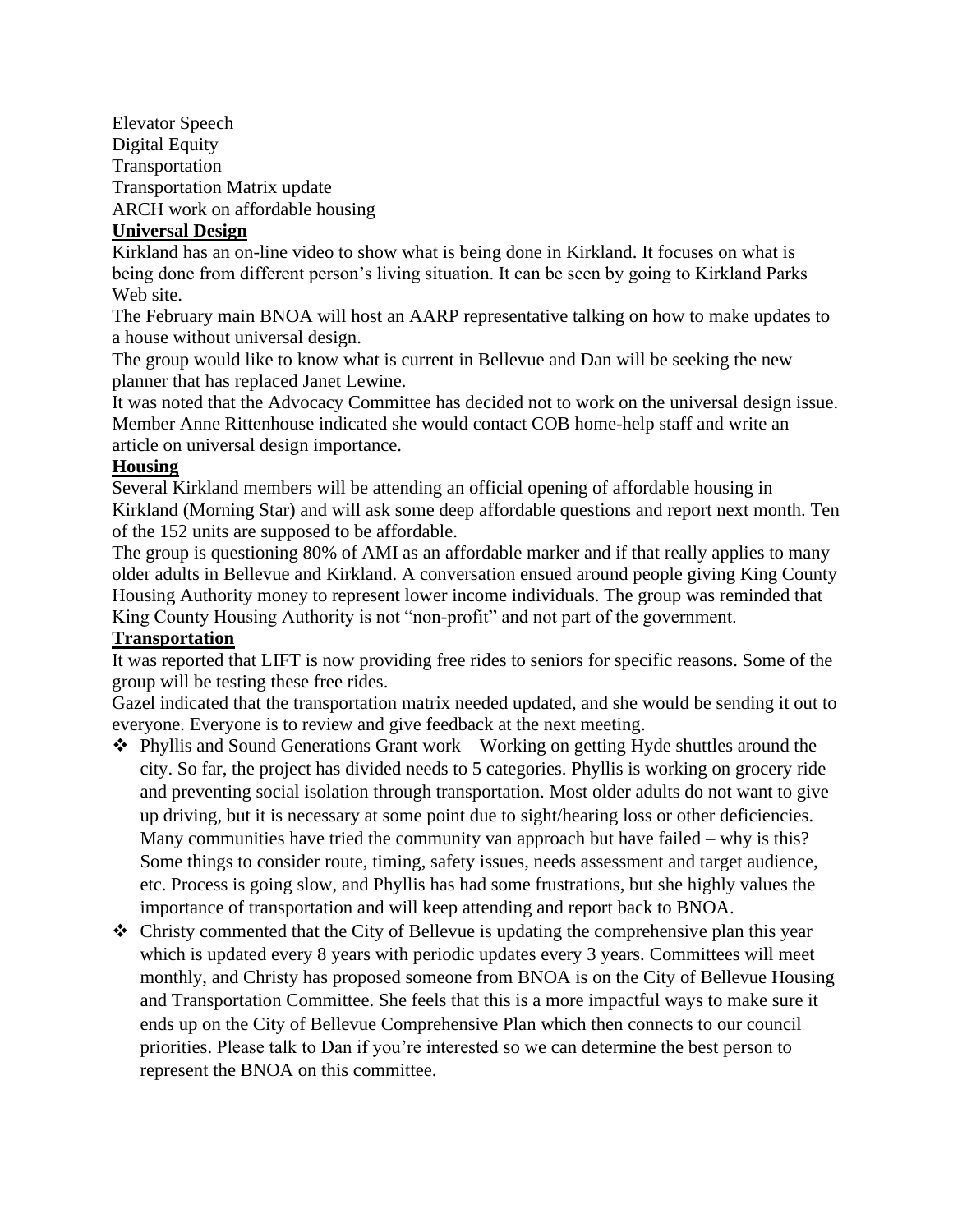#### **PRESENTATION:** *John Barnett, Pat Johnson, and Karla Pak of AARP*

**AARP HomeFit Guide:** Smart ways to make a home comfortable, safe and a great fit for older adults - and people of *all* ages.

❖ What if a home could be suitable for any resident, of any age or physical ability? What if an older adult who wants to live independently despite changing abilities or evolving needs could do just that?

- ❖ The AARP HomeFit Guide was created to help people live safely and comfortably in their home by enabling where they live to be a "lifelong home," suitable for themselves and others in their household, no matter a person's age or life stage. The AARP HomeFit Guide can help individuals and families make their current or future residence age friendly. In addition, elected officials, policymakers and local leaders can learn about and advocate for the types of housing features and designs that communities need so their residents can live safely and comfortably - and thrive.
- The AARP HomeFit Guide contents include entrances and exits, foyer, kitchen, dining, living room, hallways and stairways, bedroom, closets, bathroom, laundry, garage, outdoor spaces and shared spaces, home safe home, and quick fixes and harder to-dos.
- AARP Livable Communities: This site offers a wealth of information and resources for residents and community leaders alike. [aarp.org/livable](http://www.aarp.org/livable)
- AARP HomeFit Guide: Download or request hard copies. [aarp.org/homefit](http://www.aarp.org/homefit)
- Sound Generations for home maintenance minor repairs: 206-448-5751
- King County Home Repair: 206-263-9095
- N. Seattle Greenwood Senior Center has a shed full of senior safety devices that is free for people to pick up. Most of these items are gently used and can be found second hand at a very low cost.
- Bridge ministries offers low-cost donations of safety devices for seniors.
- City of Bellevue also offers a home repair program for low to moderate income.
- King County Fall Prevention can will do assessments and provide installation of grab bars.
- Bellevue Fire Cares will assist with minor repairs and equipment when needed after a fall.

AARP also offers many other presentations such as: fraud prevention, cyber crime prevention, brain health, living longer and smarter, and preparing to care for caregivers. Please reach out to schedule these presentations and feel free to spread the word to other organizations.

## **COMMUNITY PARTNERSHIP REPORT:**

No report today due to lack of time.

#### **COMMUNITY MEETINGS:**

No report today due to lack of time.

#### **NEW BUSINESS:** *(Dan)*